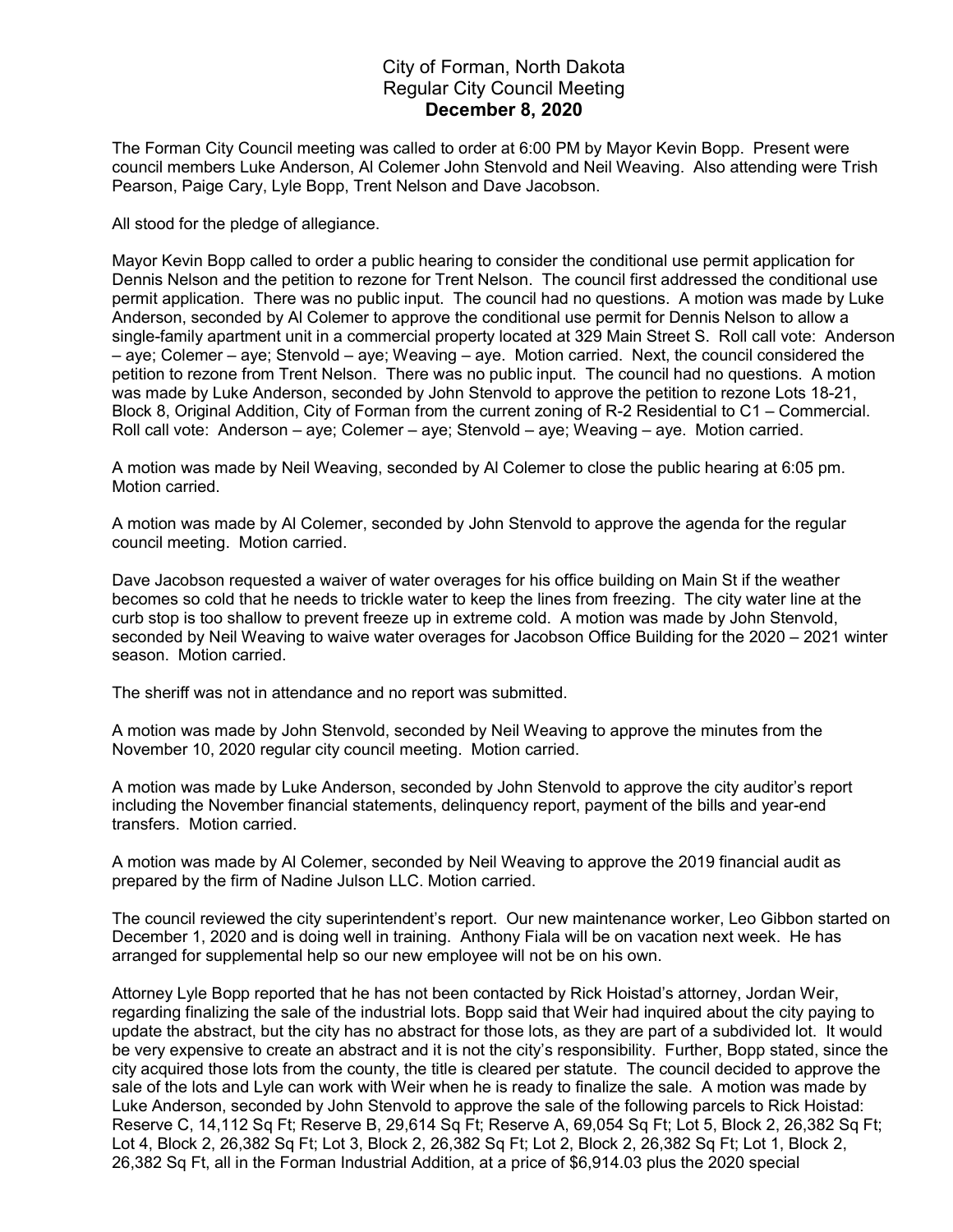assessments that are due on the lots. It is understood that the city will not provide an abstract. It is further understood that the special assessments on the listed lots will remain with the lots until they are paid in full. Motion carried.

Economic Development Coordinator Paige Cary reported that she has been working on the shop local campaign and one renaissance zone project. She asked the council to approve the application submitted by Dennis Nelson for his project on Main Street. He hopes to have it ready for rent by March 2021. A motion was made by John Stenvold, seconded by Al Colemer to approve the Renaissance Zone application submitted by Dennis Nelson for improvements to his property at 329 Main St. S. Motion carried. Paige will forward the application to the state for approval and will continue to work with Dennis on the project.

Paige also brought up the idea of a Citizen of the Year Award for Forman. She has been working with Amy Anderson on ideas. The council agreed it is a great idea and encouraged Paige to move forward with it.

Trish Pearson updated the council on the siren project. We received three quotes from MinnKota Communications to add a siren south of Highway 11 that would provide coverage for the school and the south addition. The options were for AC only, which would be of no use in a power outage, AC-DC, which is the most expensive and DC (battery supply), which is the most common option. Sargent County has funds available to offer a 50% match for new sirens or repairs to existing sirens. MinnKota is working on the siren at the fairgrounds so it will sound with the radio relay. A motion was made by Luke Anderson, seconded by Neil Weaving to approve the quote for the DC only siren to be added south of Highway 11 at a total cost of \$18,531.42. Motion carried. Trish will submit the estimate and the cost of repairs to the existing siren to the county for 50% reimbursement of the costs.

Mayor Kevin Bopp said he was contacted by Russ Boutain at Forman Lumber. Boutain was asking if the alley behind Forman Lumber and Fireworks is vacated and if not, could it be. DRN has fiber optic cable in that alley so it cannot be vacated. Boutain also said he has been working with Troy Gilbertson at North Dakota DOT about the approach he put in at Highway 32. Gilbertson was asking if the gravel road just north of his business, Elm Ave, could be closed at Highway 32. Legal Drain 4 runs under Elm Ave and therefore cannot be vacated. When considering if it could be closed, Luke Anderson stated that the road is the main access to Highway 32 for the fire department. It is also an access point for several residents on the north end of town. The council determined that it would be unwise to consider closing access.

Luke Anderson is still working with Central Grocery regarding baling cardboard. They will not be doing anything until spring and they are looking a number of different options.

There was no update on radar speed signs.

Nardini Fire sent a proposal to do hydrostatic testing on the kitchen's fire suppression system. This testing is required every 12 years and is overdue. Luke Anderson, seconded by Neil Weaving to approve the contract with Nardini Fire to perform Hydrostatic testing on the kitchen's fire suppression system at a cost of \$662.00. Motion carried.

Luke Anderson said he had been talking with Paige about informing bars, restaurants and hotels about grants and assistance available. Paige told him she has already done that. He was looking for other ways we can help. The county waived liquor license fees for 2021 for bars in the outlying areas. A motion was made by Luke Anderson, seconded by Al Colemer for the city to waive the on-sale liquor license fees for 2021. Motion carried.

The council discussed the salaries for 2021 and looked at the status of the 2020 salaries budget. Mayor Kevin Bopp noted that we would have about \$12,500 remaining in salaries budget this year. He proposed that the council consider giving a one-time bonus to Anthony for the extra work he did while short staffed for three months, to Shane for his willingness to help with the garbage during the year and for Paige and Trish for the extra work they put in related to the pandemic. A motion was made by Luke Anderson, seconded by Al Colemer to approve a 3% salary increase for all regular employees as set in the budget and to provide a one-time bonus of \$2,000 for Anthony, \$1,000 each for Paige and Trish and \$250 for Shane. Motion carried.